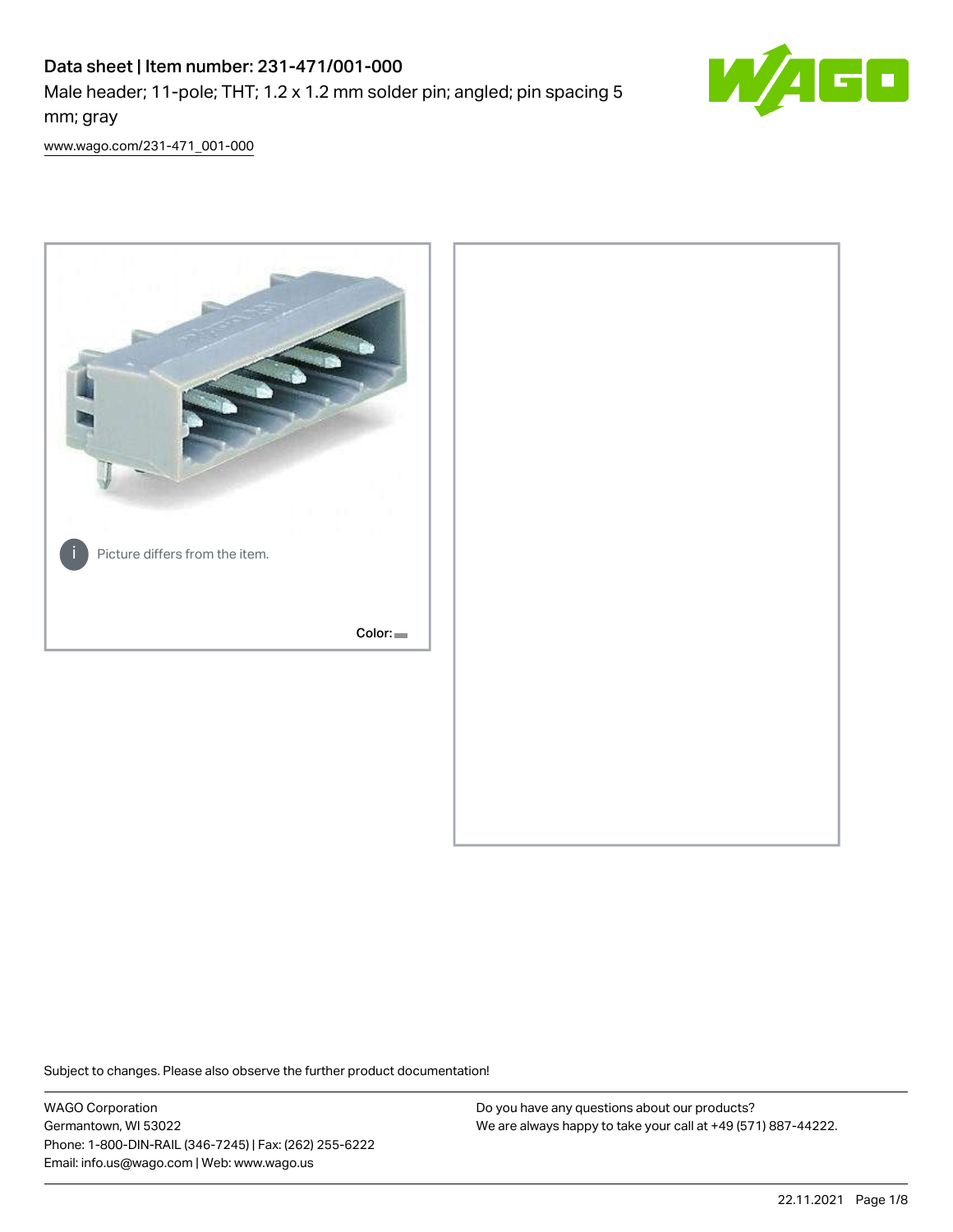



```
L = (pole no. -1) x pin spacing +8.2 mm
```
 $L_1 = L + 5$  mm

```
L_2 = L_1 + 7.4 mm
```
#### Item description

- Horizontal or vertical PCB mounting via straight or angled solder pins
- $\blacksquare$ 1.2 x 1.2 mm solder pins allow nominal current up to 16 A, enhancing stability of shorter headers
- **With coding fingers**

Subject to changes. Please also observe the further product documentation! Data

WAGO Corporation Germantown, WI 53022 Phone: 1-800-DIN-RAIL (346-7245) | Fax: (262) 255-6222 Email: info.us@wago.com | Web: www.wago.us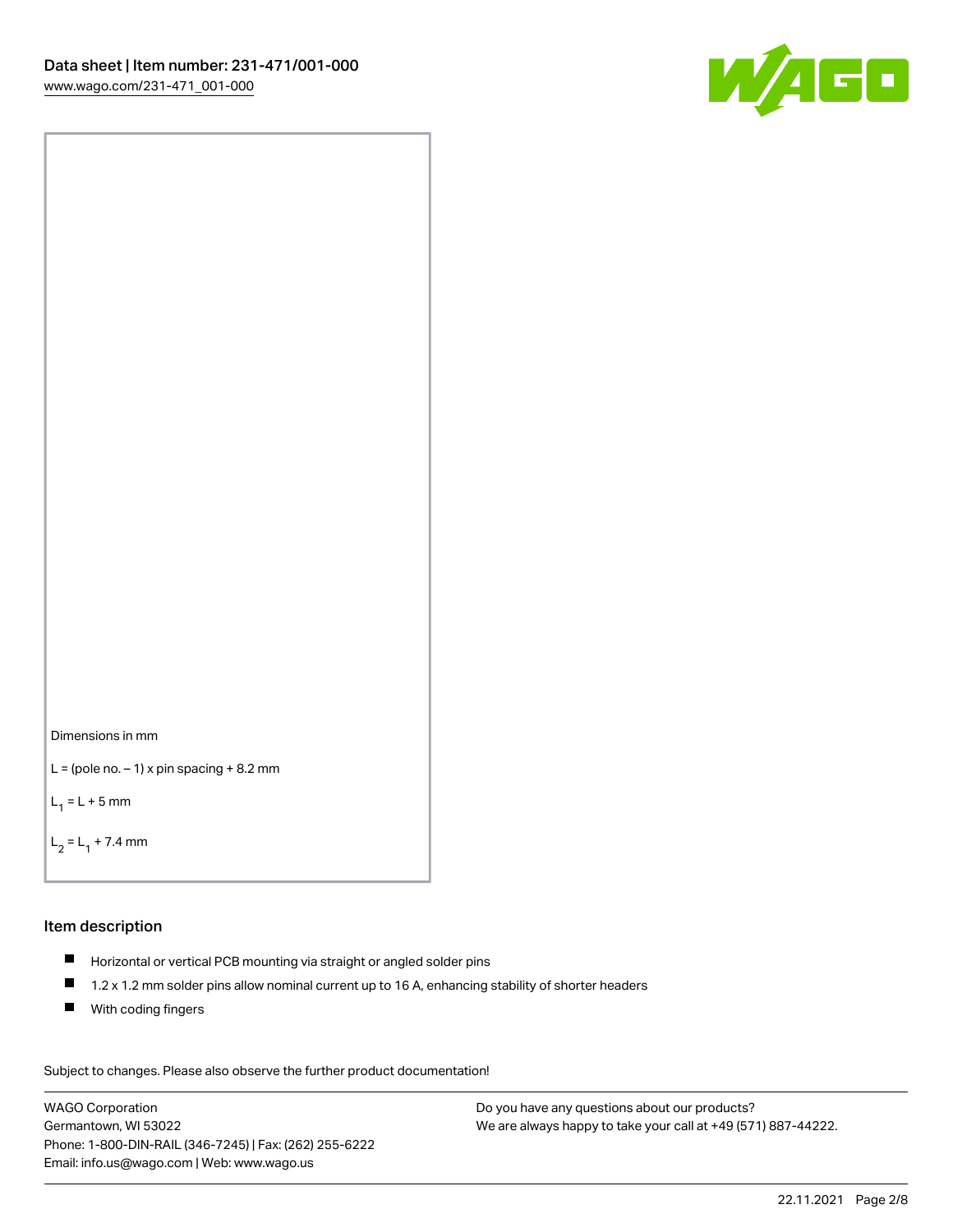

# Data Notes

| Safety information 1 | The <i>MCS – MULTI CONNECTION SYSTEM</i> includes connectors<br>without breaking capacity in accordance with DIN EN 61984. When<br>used as intended, these connectors must not be connected<br>/disconnected when live or under load. The circuit design should<br>ensure header pins, which can be touched, are not live when<br>unmated. |
|----------------------|--------------------------------------------------------------------------------------------------------------------------------------------------------------------------------------------------------------------------------------------------------------------------------------------------------------------------------------------|
| Variants:            | Other pole numbers<br>3.8 mm pin projection for male headers with straight solder pins<br>Gold-plated or partially gold-plated contact surfaces<br>Other versions (or variants) can be requested from WAGO Sales or<br>configured at https://configurator.wago.com/                                                                        |

# Electrical data

# IEC Approvals

| Ratings per                 | IEC/EN 60664-1                                                        |
|-----------------------------|-----------------------------------------------------------------------|
| Rated voltage (III / 3)     | 250 V                                                                 |
| Rated surge voltage (III/3) | 4 <sub>k</sub> V                                                      |
| Rated voltage (III/2)       | 320 V                                                                 |
| Rated surge voltage (III/2) | 4 <sub>k</sub> V                                                      |
| Nominal voltage (II/2)      | 630 V                                                                 |
| Rated surge voltage (II/2)  | 4 <sub>k</sub> V                                                      |
| Rated current               | 16 A                                                                  |
| Legend (ratings)            | $(III / 2)$ $\triangle$ Overvoltage category III / Pollution degree 2 |

# UL Approvals

| Approvals per                  | UL 1059 |
|--------------------------------|---------|
| Rated voltage UL (Use Group B) | 300 V   |
| Rated current UL (Use Group B) | 15 A    |
| Rated voltage UL (Use Group D) | 300 V   |
| Rated current UL (Use Group D) | 10 A    |

#### Ratings per UL

| Rated voltage UL 1977 | 600 V |
|-----------------------|-------|
| Rated current UL 1977 |       |

Subject to changes. Please also observe the further product documentation!

| <b>WAGO Corporation</b>                                | Do you have any questions about our products?                 |
|--------------------------------------------------------|---------------------------------------------------------------|
| Germantown, WI 53022                                   | We are always happy to take your call at +49 (571) 887-44222. |
| Phone: 1-800-DIN-RAIL (346-7245)   Fax: (262) 255-6222 |                                                               |
| Email: info.us@wago.com   Web: www.wago.us             |                                                               |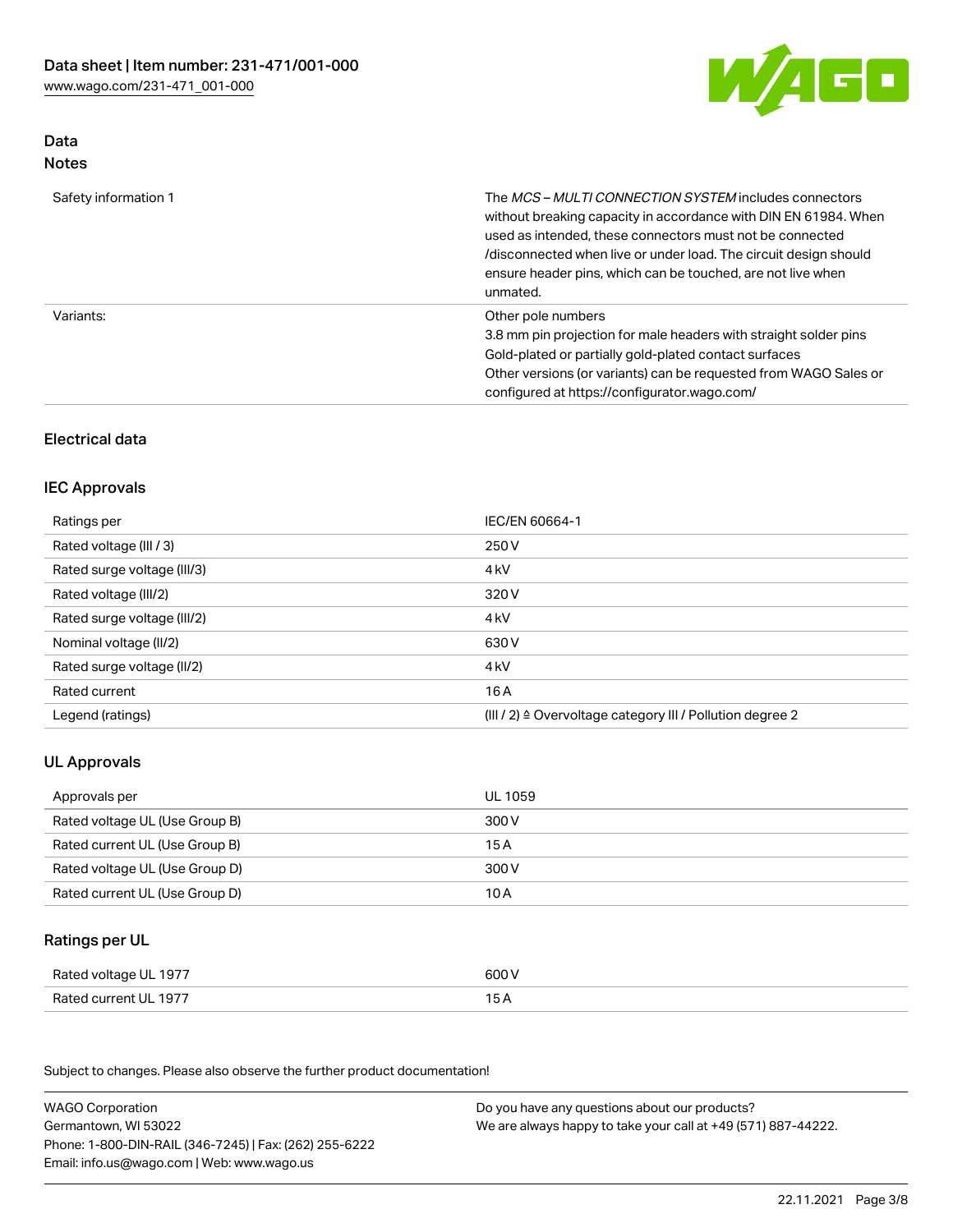

# CSA Approvals

| Approvals per                   | CSA   |
|---------------------------------|-------|
| Rated voltage CSA (Use Group B) | 300 V |
| Rated current CSA (Use Group B) | 15 A  |
| Rated voltage CSA (Use Group D) | 300 V |
| Rated current CSA (Use Group D) | 10 A  |

# Connection data

| Total number of potentials |  |
|----------------------------|--|
| Number of connection types |  |
| Number of levels           |  |

#### Connection 1

# Physical data

| Pin spacing                          | 5 mm / 0.197 inch    |
|--------------------------------------|----------------------|
| Width                                | 58.2 mm / 2.291 inch |
| Height                               | 12.2 mm / 0.48 inch  |
| Height from the surface              | 8.4 mm / 0.331 inch  |
| Depth                                | 12 mm / 0.472 inch   |
| Solder pin length                    | 3.8 <sub>mm</sub>    |
| Solder pin dimensions                | $1.2 \times 1.2$ mm  |
| Drilled hole diameter with tolerance | $17^{(+0.1)}$ mm     |

# Plug-in connection

| Contact type (pluggable connector) | Male connector/plug |
|------------------------------------|---------------------|
| Connector (connection type)        | for PCB             |
| Mismating protection               | No                  |
| Mating direction to the PCB        | 0°                  |
| Locking of plug-in connection      | Without             |

### PCB contact

| PCB Contact            |                                          |
|------------------------|------------------------------------------|
| Solder pin arrangement | over the entire male connector (in-line) |

Subject to changes. Please also observe the further product documentation!

| <b>WAGO Corporation</b>                                | Do you have any questions about our products?                 |
|--------------------------------------------------------|---------------------------------------------------------------|
| Germantown, WI 53022                                   | We are always happy to take your call at +49 (571) 887-44222. |
| Phone: 1-800-DIN-RAIL (346-7245)   Fax: (262) 255-6222 |                                                               |
| Email: info.us@wago.com   Web: www.wago.us             |                                                               |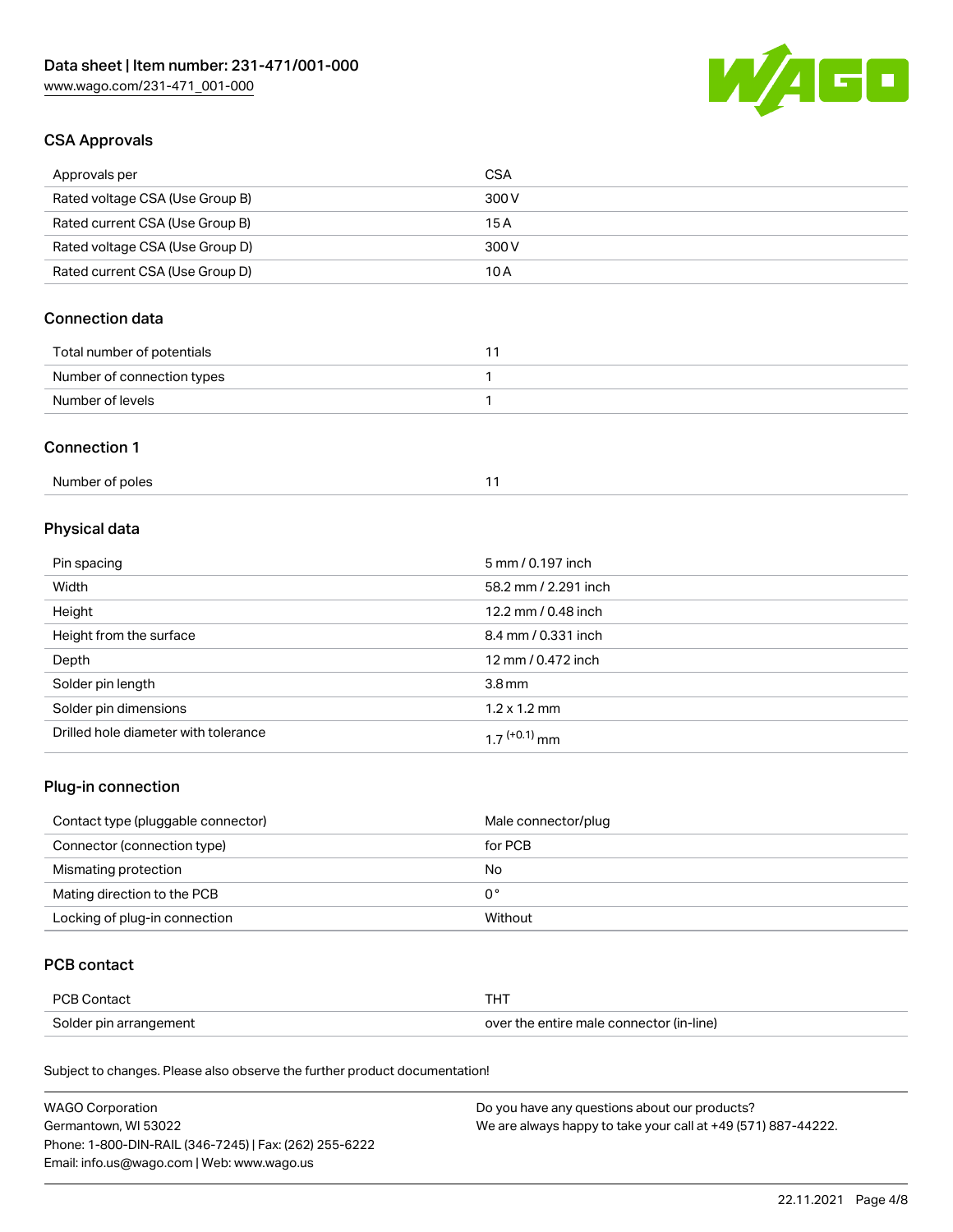

Number of solder pins per potential 1

#### Material data

| Color                       | gray                                  |
|-----------------------------|---------------------------------------|
| Material group              |                                       |
| Insulation material         | Polyamide (PA66)                      |
| Flammability class per UL94 | V <sub>0</sub>                        |
| Contact material            | Electrolytic copper $(E_{\text{Cl}})$ |
| Contact plating             | tin-plated                            |
| Fire load                   | 0.063 MJ                              |
| Weight                      | 4.2 <sub>g</sub>                      |

#### Environmental requirements

Limit temperature range  $-60... +100$  °C

#### Commercial data

| Product Group         | 3 (Multi Conn. System) |
|-----------------------|------------------------|
| PU (SPU)              | 100 Stück              |
| Packaging type        | box                    |
| Country of origin     | PL                     |
| <b>GTIN</b>           | 4044918930604          |
| Customs tariff number | 8536694040             |

#### Approvals / Certificates

#### Country specific Approvals

| Logo | Approval                               | <b>Additional Approval Text</b> | Certificate<br>name |
|------|----------------------------------------|---------------------------------|---------------------|
|      | <b>CB</b><br>DEKRA Certification B.V.  | IEC 61984                       | NL-39756            |
|      | <b>CSA</b><br>DEKRA Certification B.V. | C <sub>22.2</sub>               | 1466354             |

#### Ship Approvals

|      | ABS      | -                        | -91                    |
|------|----------|--------------------------|------------------------|
| Logo | Approval | Additional Approval Text | name                   |
|      |          |                          | $\cdot$<br>ੋ°rtificate |

Subject to changes. Please also observe the further product documentation!

| WAGO Corporation                                       | Do you have any questions about our products?                 |
|--------------------------------------------------------|---------------------------------------------------------------|
| Germantown, WI 53022                                   | We are always happy to take your call at +49 (571) 887-44222. |
| Phone: 1-800-DIN-RAIL (346-7245)   Fax: (262) 255-6222 |                                                               |
| Email: info.us@wago.com   Web: www.wago.us             |                                                               |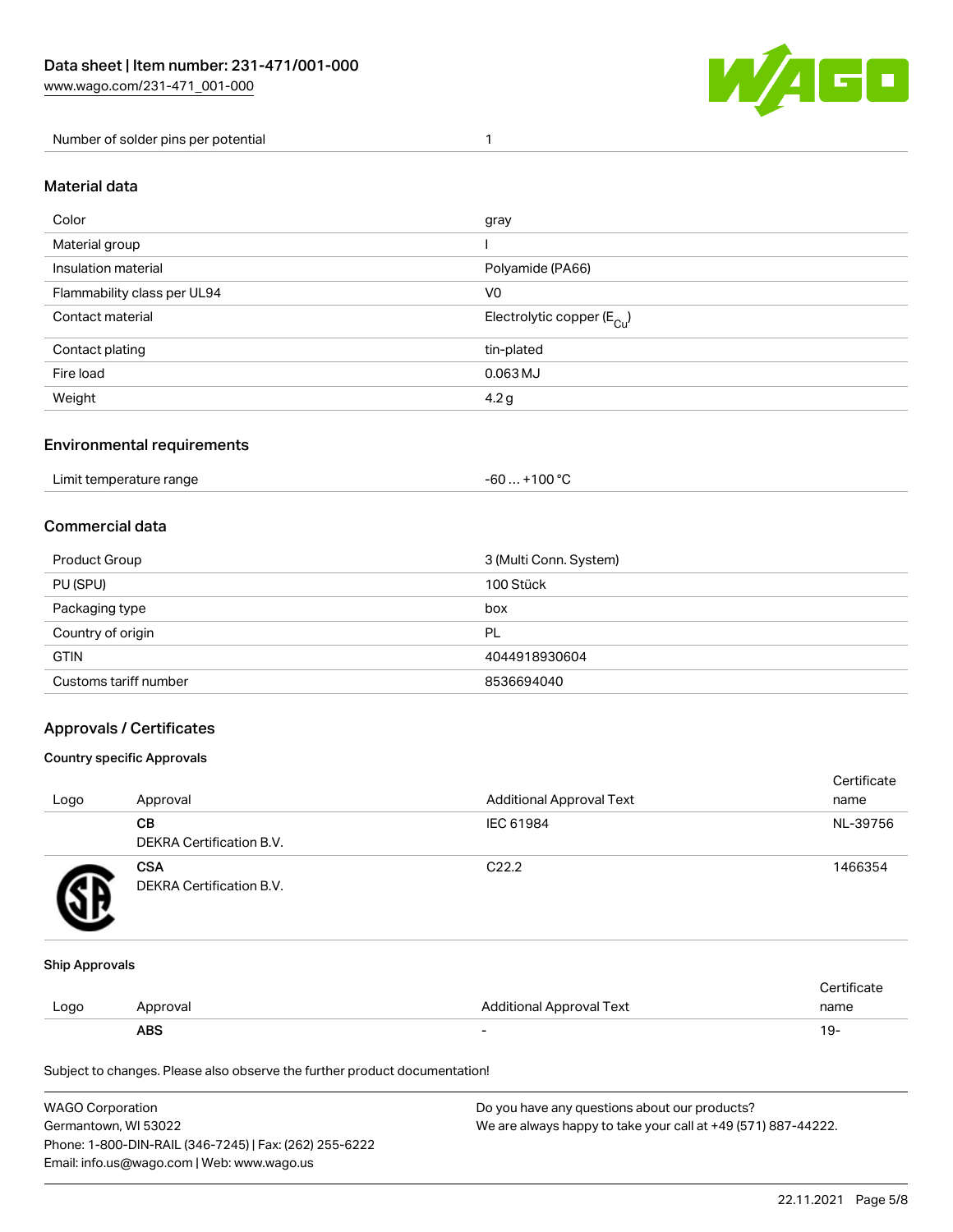

| <b>ABS</b>               | American Bureau of Shipping            |                                 | HG1869876-<br><b>PDA</b> |
|--------------------------|----------------------------------------|---------------------------------|--------------------------|
|                          | BV                                     | IEC 60998                       | 11915/D0                 |
|                          | Bureau Veritas S.A.                    |                                 | BV                       |
| <b>BUNEAU</b><br>VERITAS |                                        |                                 |                          |
|                          | <b>DNV GL</b>                          | $\overline{\phantom{a}}$        | TAE000016Z               |
|                          | Det Norske Veritas, Germanischer Lloyd |                                 |                          |
| <b>UL-Approvals</b>      |                                        |                                 |                          |
|                          |                                        |                                 | Certificate              |
| Logo                     | Approval                               | <b>Additional Approval Text</b> | name                     |
|                          | UL                                     | <b>UL 1059</b>                  | E45172                   |
|                          | Underwriters Laboratories Inc.         |                                 |                          |
|                          | UR                                     | <b>UL 1977</b>                  | E45171                   |
|                          | Underwriters Laboratories Inc.         |                                 |                          |

# Counterpart

| <b>CARL CARDS</b> | Item no.231-111/026-000<br>Female plug; 11-pole; 12 AWG max; pin spacing 5 mm; 1 conductor per pole; gray | www.wago.com/231-111/026-000 |
|-------------------|-----------------------------------------------------------------------------------------------------------|------------------------------|
|                   |                                                                                                           |                              |

#### Optional accessories

| Coding                   |                                                                  |                      |
|--------------------------|------------------------------------------------------------------|----------------------|
| Intermediate plate       |                                                                  |                      |
|                          | Item no.: 231-500<br>Spacer; for formation of groups; light gray | www.wago.com/231-500 |
| Coding                   |                                                                  |                      |
| <b>Contract Contract</b> | Item no.: 231-129<br>Coding key; snap-on type; light gray        | www.wago.com/231-129 |

Subject to changes. Please also observe the further product documentation!

WAGO Corporation Germantown, WI 53022 Phone: 1-800-DIN-RAIL (346-7245) | Fax: (262) 255-6222 Email: info.us@wago.com | Web: www.wago.us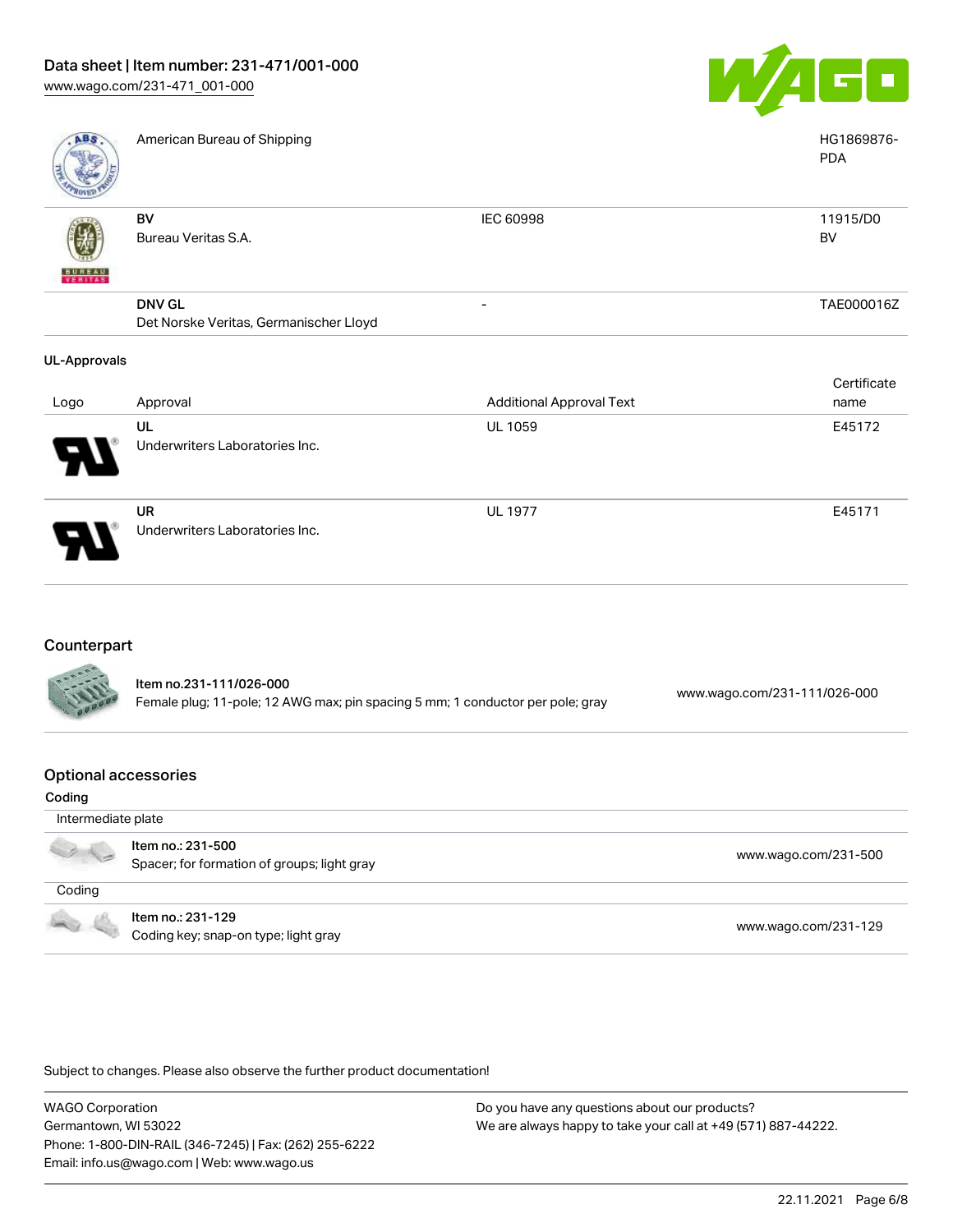

#### Downloads **Documentation**

| ----------------- |  |  |   |   |  |     |  |  |
|-------------------|--|--|---|---|--|-----|--|--|
|                   |  |  |   |   |  |     |  |  |
|                   |  |  | . | - |  | . . |  |  |

| <b>Additional Information</b><br>Technical explanations                                                                                                                                                                              | 2019 Apr 3 | pdf<br>2.0 MB | Download |
|--------------------------------------------------------------------------------------------------------------------------------------------------------------------------------------------------------------------------------------|------------|---------------|----------|
| <b>CAD</b> files                                                                                                                                                                                                                     |            |               |          |
| CAD data                                                                                                                                                                                                                             |            |               |          |
| 2D/3D Models 231-471/001-000                                                                                                                                                                                                         |            | <b>URL</b>    | Download |
| <b>CAE</b> data                                                                                                                                                                                                                      |            |               |          |
| EPLAN Data Portal 231-471/001-000                                                                                                                                                                                                    |            | <b>URL</b>    | Download |
| ZUKEN Portal 231-471/001-000                                                                                                                                                                                                         |            | URL           | Download |
| EPLAN Data Portal 231-471/001-000                                                                                                                                                                                                    |            | <b>URL</b>    | Download |
| <b>PCB Design</b>                                                                                                                                                                                                                    |            |               |          |
| Symbol and Footprint 231-471/001-000<br>CAx data for your PCB design, consisting of "schematic symbols and PCB footprints",<br>allow easy integration of the WAGO component into your development environment.<br>Supported formats: |            | URL           | Download |
| П<br>Accel EDA 14 & 15                                                                                                                                                                                                               |            |               |          |
| ш<br>Altium 6 to current version                                                                                                                                                                                                     |            |               |          |
| П<br>Cadence Allegro                                                                                                                                                                                                                 |            |               |          |
| DesignSpark<br>ш                                                                                                                                                                                                                     |            |               |          |
| $\overline{\phantom{a}}$<br>Eagle Libraries                                                                                                                                                                                          |            |               |          |
| П<br>KiCad                                                                                                                                                                                                                           |            |               |          |
| Mentor Graphics BoardStation                                                                                                                                                                                                         |            |               |          |
| ш<br>Mentor Graphics Design Architect                                                                                                                                                                                                |            |               |          |
| Mentor Graphics Design Expedition 99 and 2000<br>ш                                                                                                                                                                                   |            |               |          |
| OrCAD 9.X PCB and Capture                                                                                                                                                                                                            |            |               |          |
| $\blacksquare$<br>PADS PowerPCB 3, 3.5, 4.X, and 5.X                                                                                                                                                                                 |            |               |          |
| ш<br>PADS PowerPCB and PowerLogic 3.0                                                                                                                                                                                                |            |               |          |
| Subject to changes. Please also observe the further product documentation!                                                                                                                                                           |            |               |          |

WAGO Corporation Germantown, WI 53022 Phone: 1-800-DIN-RAIL (346-7245) | Fax: (262) 255-6222 Email: info.us@wago.com | Web: www.wago.us